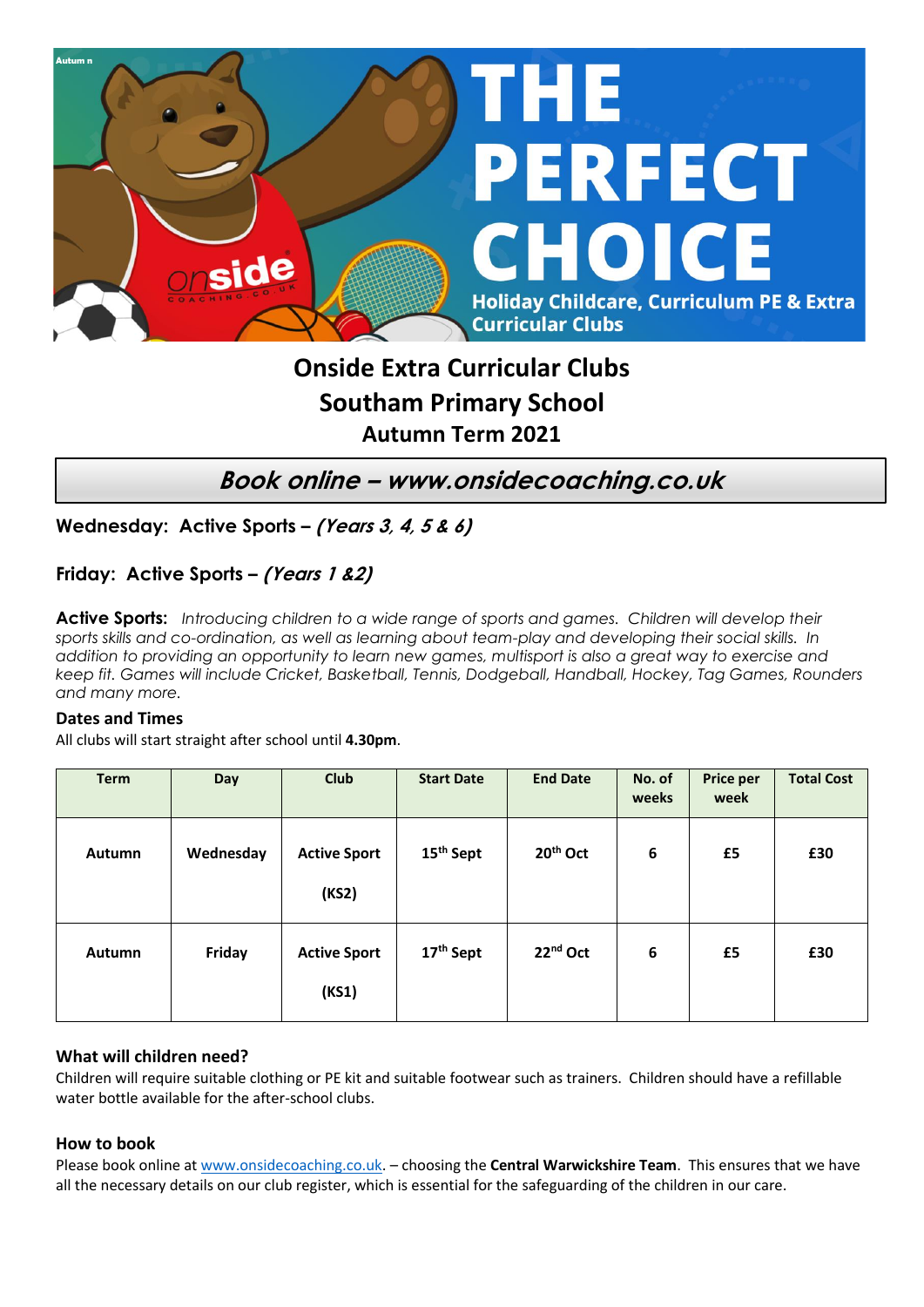**Please ensure you have booked your place online before your child attends the club**